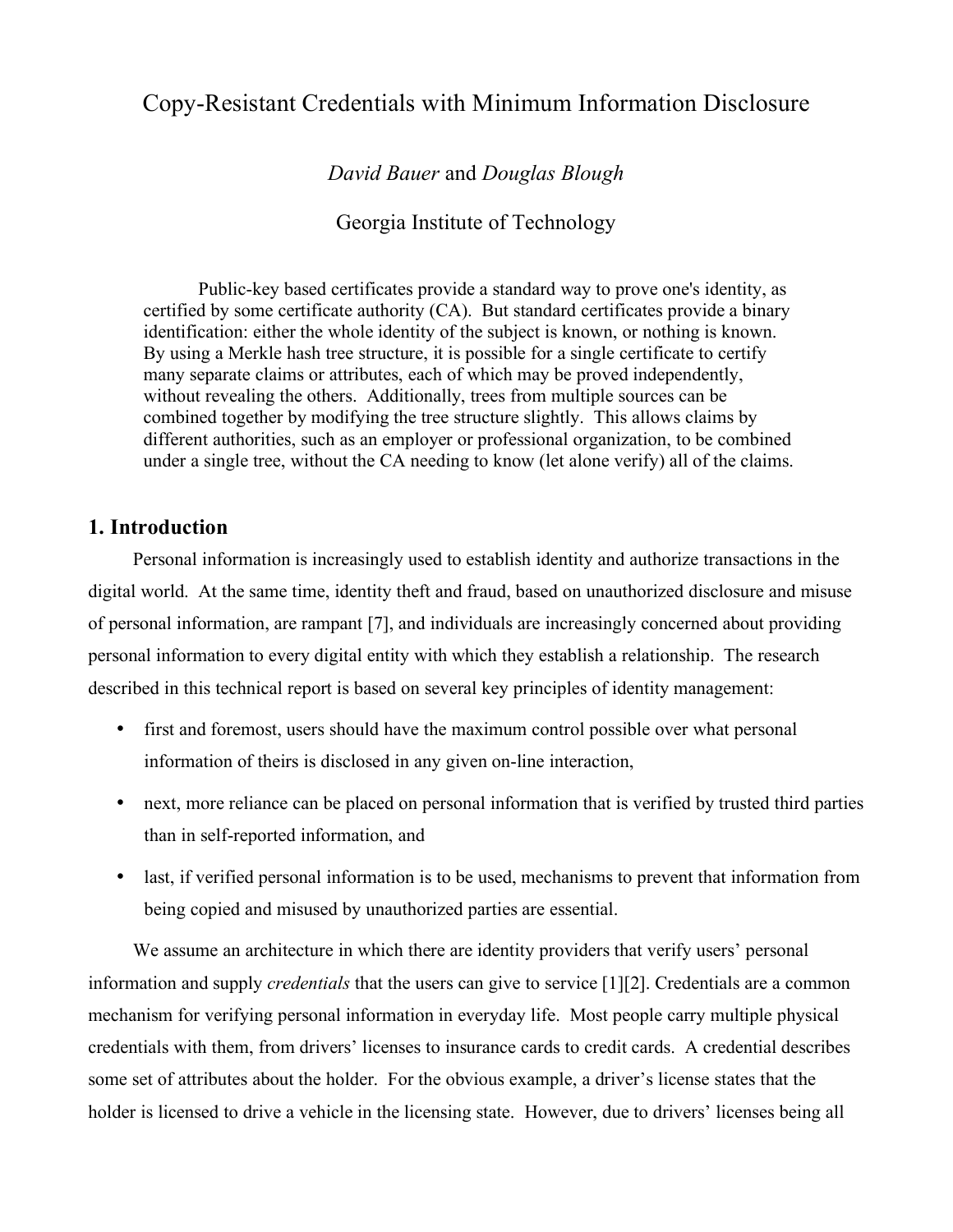but universal, they are used as a general credential. As such, driver's licenses often include unnecessary information, such as the holder's date of birth, address, height, organ-donor status, and social-security number. Electronic credentials can be simple, like a user-name and password, or more complex, like a public key infrastructure (PKI) certificate. A PKI certificate is an electronic document that holds an identity and a public key, and that is signed by a certificate authority (called the issuer). The user holds the associated private key to prove that they are the legitimate holder of the certificate. The user-name and password combination is the most widely used scheme, because of its simplicity. However, this scheme also provides no direct information about the user. A user-name must be attached to a previously made account, and some other form of credential must be used to tie an identity to the account. Such accounts are very seldom shared between different domains, leading users to accumulate many different accounts, often with different user-names and passwords. PKI certificates for users are less common, but can solve the problem of needing to keep track of many different user-names and passwords.

Minimum information disclosure in any given interaction is desirable from a user's perspective, and may even be necessary for a given technology to be widely adopted [3]. Clearly, if a user wants to release the minimum amount of personal information on a given interaction, this rules out a single credential approach, in which each user maintains one credential containing all of their personal information and uses that credential for every interaction. As in [3], we say that a user makes a *claim* about herself when she gives information about one or more personal attributes to a digital entity. Due to the wide variety of personal information that is used in digital interactions, the number of different possible claims is extremely large. The problem to be solved is, therefore, to provide an efficient and reliable mechanism that allows users to assert arbitrary (or at least a large number of) verifiable claims over a sequence of interactions with different digital entities.

As an example of minimum information disclosure, consider the problem of verifying that a user is at least 18 years of age. Clearly, verifying the user's date of birth is sufficient but not necessary, and would reveal a very sensitive piece of personal information that could assist an identity thief in masquerading as that user. We refer to the claim that a user "is at least 18 years of age" as a microclaim, with the (macro-)claim in this case being "the user's date of birth is xx/xx/xx". Many different micro-claims can be derived from a single claim, e.g. the user is "at least 18", "at least 21", "at least 35", "at least 65", etc. One possible approach could be to maintain credentials for a relatively small number of claims and use those to generate dynamically micro-claim credentials as needed for a given interaction. However, how to automatically generate a large variety of micro-claims from a given set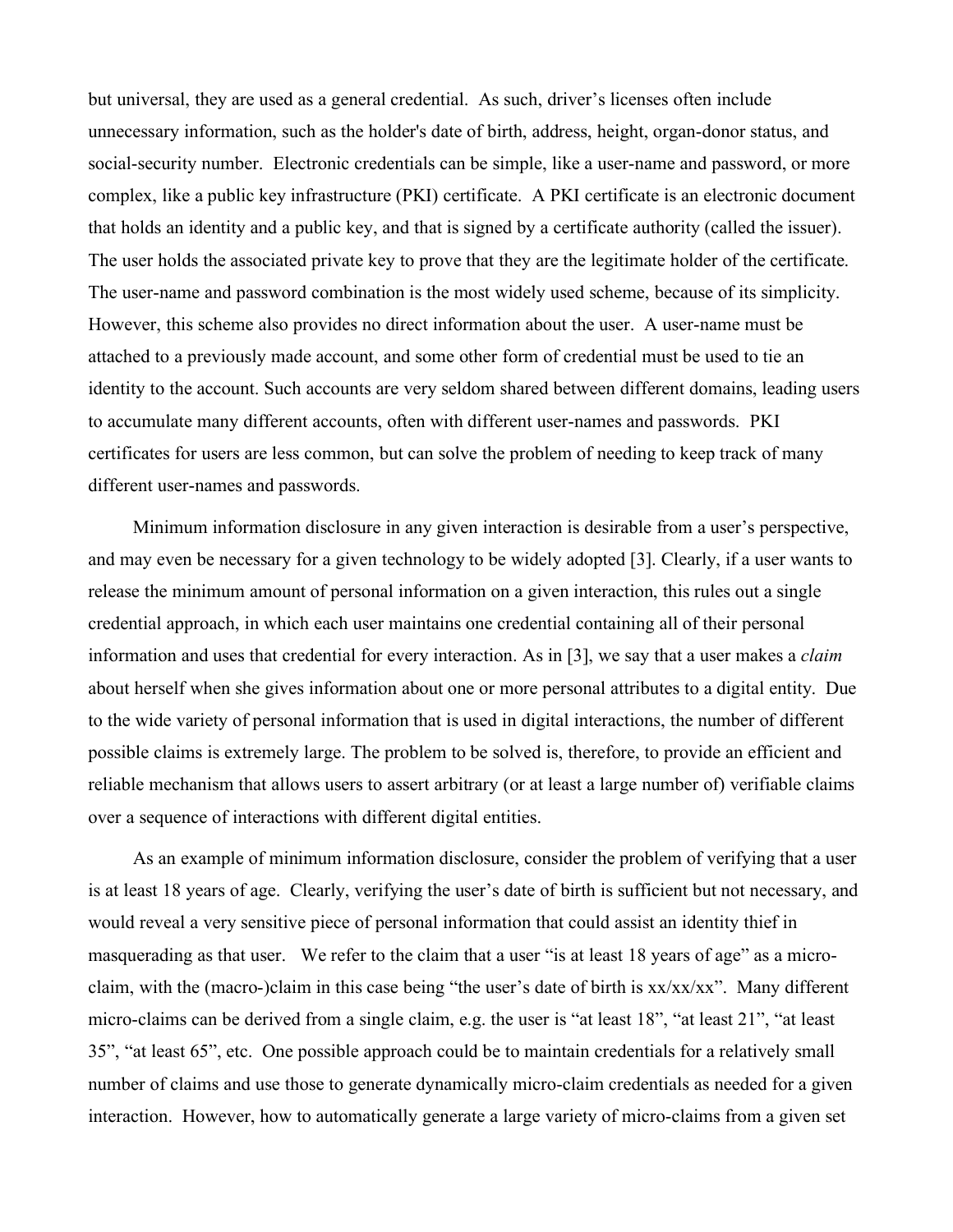of claims is an open problem, not to mention how the micro-claims can be verified without revealing the information in the verifiable claims from which they are derived.

Instead, we adopt an approach where a large set of micro-claims is enumerated statically, and updated dynamically as needed. Instead of generating and maintaining a single credential per microclaim, which is extremely inefficient from the standpoints of storage space, bandwidth, and computation time, we propose a method wherein a single credential can be maintained that allows the user to dynamically specific an arbitrary subset of micro-claims for a given interaction without revealing the other micro-claims. We also include in this credential, and the protocols that use it, mechanisms to make it very difficult for an attacker to make a copy of the credential and use it to masquerade as the user. As an added benefit, the credential allows information that is verified by different identity providers to be combined in one structure. This allows users to spread out their personal information across different identity providers, thereby lowering their risk when one of their identity providers experiences a security breach. The details of this new credential mechanism and its associated protocols are provided in the remainder of this report.

### **2. Expected Scenario**

We consider a scenario with three types of parties: identity providers, service providers, and users. An identity provider is an entity in a position to make authoritative statements about a user. An identity provider can be a third party certificate authority, a government office, an employer, a professional organization, or more. A service provider is an entity that wants or needs to check the identity of users. A service provider can be any organization, government office, or individual with an on-line presence. The user is the holder of the credential, and is always an individual person in our scenario.

## **3. Background**

The design of our electronic credential was driven by several requirements. First, the credential must not simply hold a single identity. Identity is a complex matter, and often a name or serial number is not what is important in one's identity. Second, the user of the credential -- the one whose identity is being proven -- must have as much control over the process as possible. Considering the first requirement, the user should be able to select which attributes of their identity are released to a particular entity. Third, the credential must have some form of copy protection. Using the credential should not place it at risk of being copied. Fourth, neither the user nor the service provider should have to contact the identity provider to verify the credential. Fifth, the credential must be memory and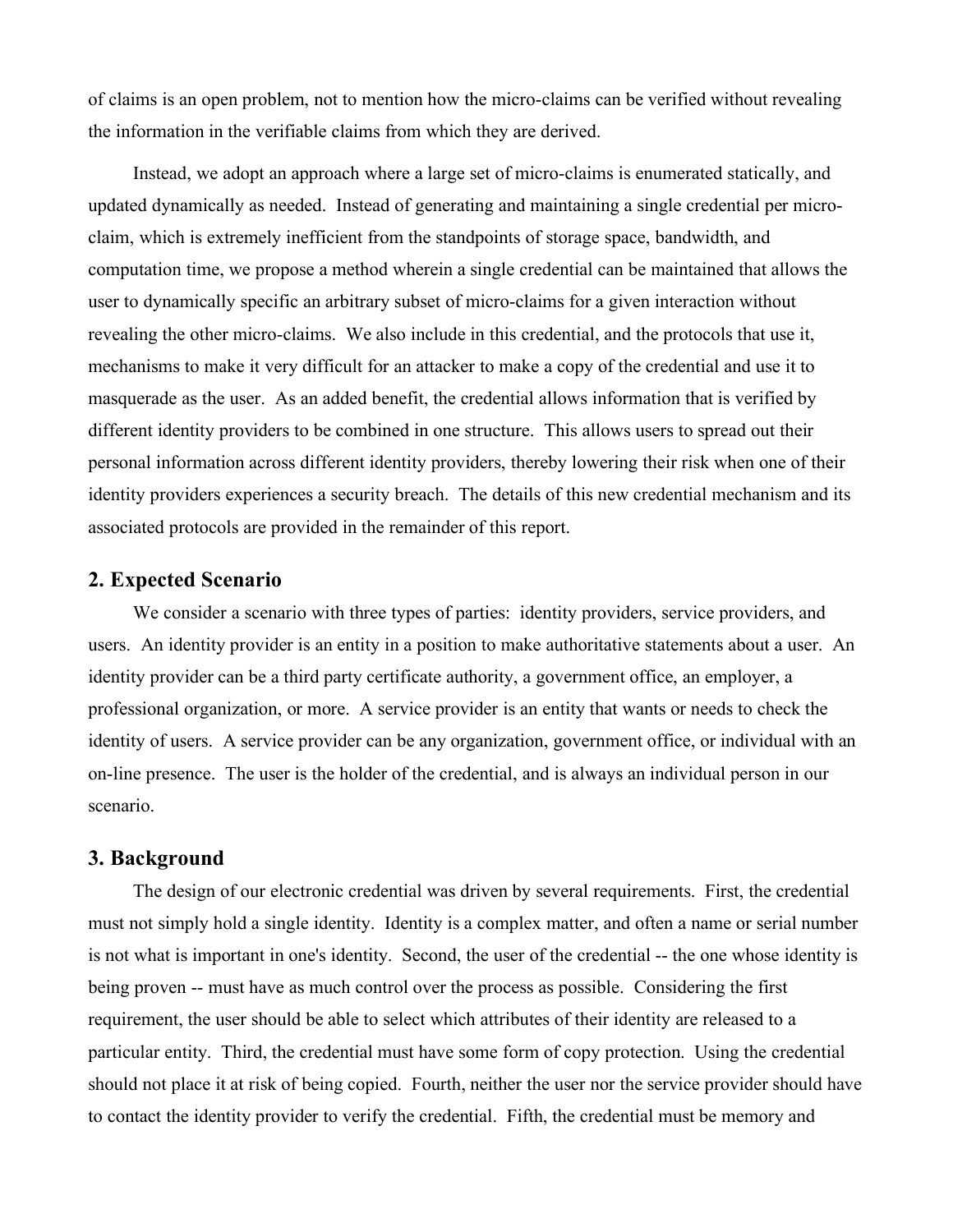computationally efficient to store and use.

# **4. Design**

#### **4.1 Merkle Hash Trees**

The proposed credential is based upon Merkle hash trees [4] and standard public-key infrastructure (PKI) certificates. A Merkle hash tree is essentially a binary tree where each internal node holds the hash of the concatenated values of its two children nodes. The leaf nodes hold the data of interest. In this way, a large number of separate data can be tied to a single hash value. In addition, by storing the internal node values (or a subset thereof), it is possible to verify that any of the leaf nodes is part of the tree without revealing any of the other data. Merkle first introduced this structure as a way to efficiently handle a large number of Lamport one-time signatures. It has since been adapted for uses such as the large-scale time-stamping of documents [5] and tracking data in peer-topeer networks [6].

A basic Merkle tree is shown in Figure 1, below. Figure 2 shows the same tree with the nodes and claims labeled for easy reference. Consider verifying claim A in the tree. Starting at the claim and going up the tree, node 4 contains the hash of the claim. Node 3 contains the hash of the concatenation of nodes 4 and 5. Node 2 contains the hash of the concatenation of nodes 3 and 6. And, finally, node 1, the root of the tree, contains the hash of the concatenation of nodes 2 and 9. Therefore, verifying claim A requires the values of nodes 5, 6, and 9, as shown in Equation 1, below. A similar verification path can be made for any of the claims. For example, Equation 2 shows the path for verifying claim F, which requires the values of nodes 2, 11, and 13. As per the nature of the binary tree, the number of nodes and hashes needed for a verification scales with the log of the number of claims.

Root value = H( H( H( H(A), 5), 6) 9) Equation 1 Root value = H( 2, H( H(11, H(F)), 13) Equation 2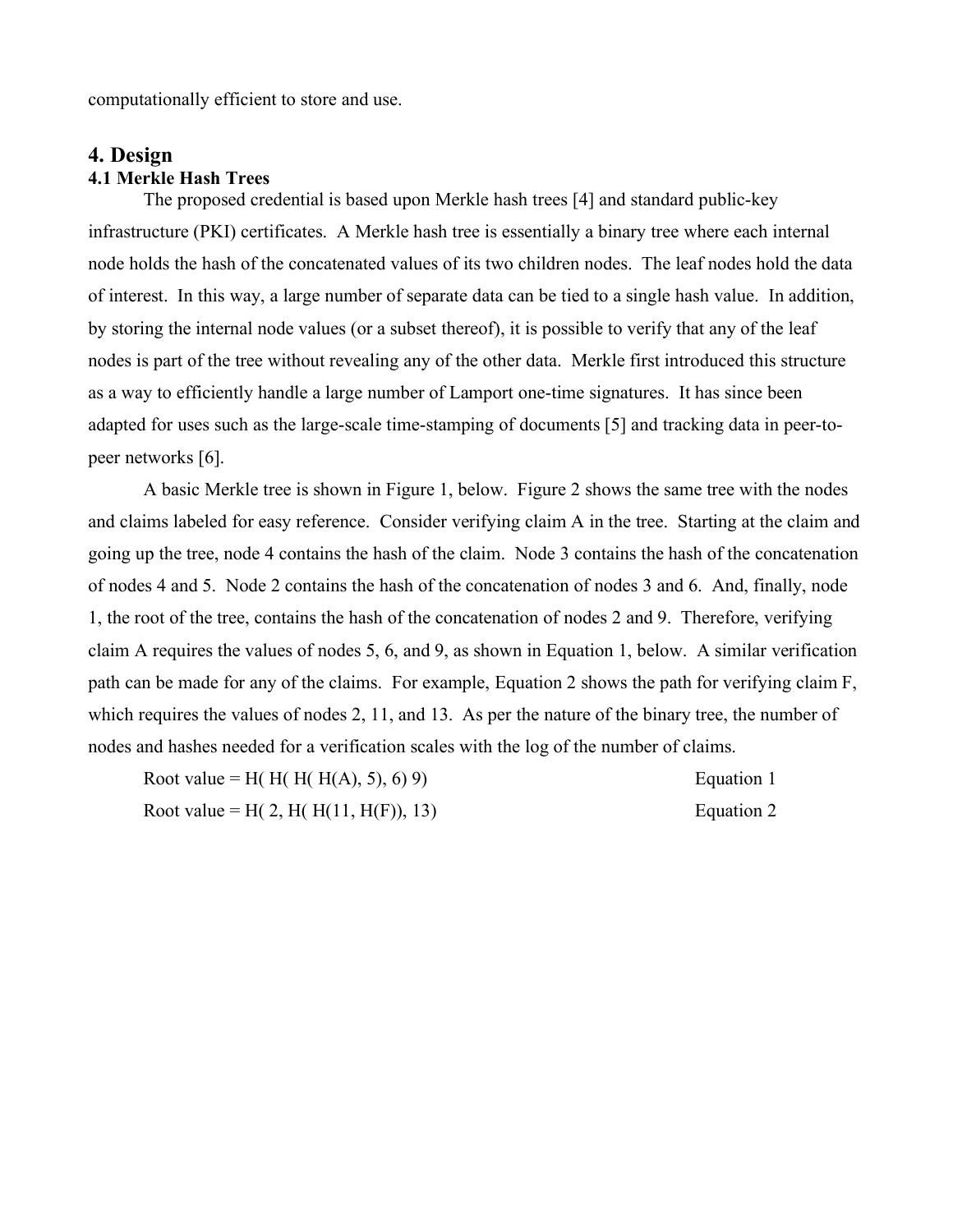

**Figure 1.** Merkle hash tree with leaf nodes holding hashes of claims.



**Figure 2.** Merkle hash tree with labeled nodes.

#### **4.2 Credential Overview**

The credential consists of two parts: a public part and a private part. The public part of the credential is a certificate. The certificate holds information about the issuer, the certification chain for the issuer, the type of certificate, the date range over which the certificate is valid, the user's public key, and a signature of the root node of a Merkle hash tree. The certificate should not in general hold any data about the user directly, even data as common as a name. As per standard operation, the certificate will be signed by some certificate authority, which is an identity provider in this system. The private part of the credential consists of a private key and a Merkle hash tree whereby all of the leaf nodes are attributes of, or micro-claims about, the identity of the user, who is the credential holder. The Merkle tree structure allows the credential holder to prove any subset of the claims in the tree, with only the single signature on the certificate.

As an additional improvement, a slight modification to the structure will allow the use of a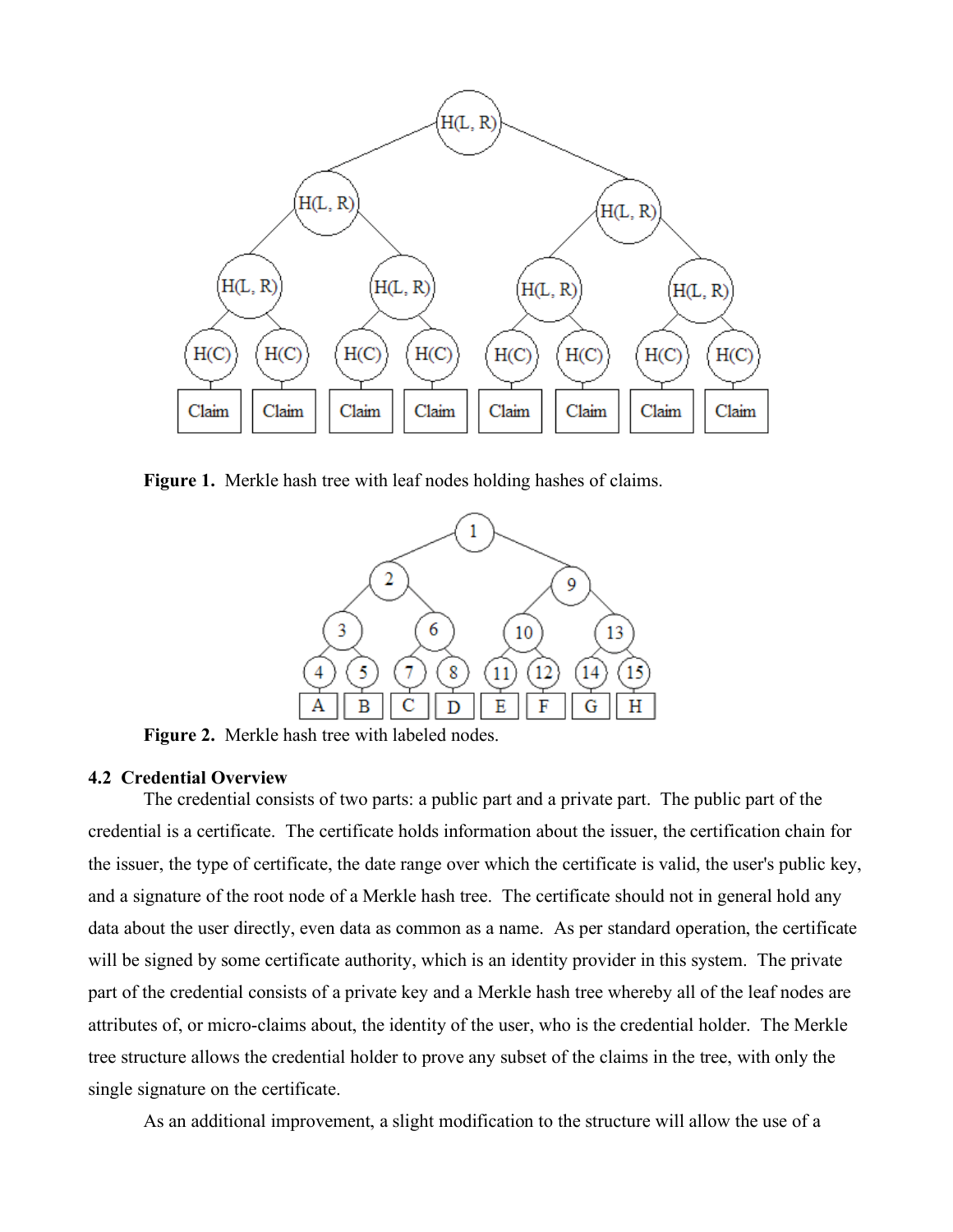single credential containing claims from a variety of identity providers, without requiring one identity provider to verify all of the claims. Consider again the Merkle tree of claims, but with subtrees coming from different identity providers. For example, one subtree could contain claims certified by a government registry, while another subtree could contain claims certified by an employer. In the basic structure, the identity provider must either see all of the claims or trust the providers of all of the subtrees that they only contain claims relevant to their topic. Neither solution is ideal. To provide a third option, consider adding an optional third branch to some internal nodes of the full tree. (These nodes correspond to root nodes of the subtrees.) The third branch contains a certificate for all of the claims in the subtree rooted in the parent node. When verifying a claim which is in such a subtree, the form is different -- three hashes are concatenated in a node instead of two -- so the verifier knows that this claim is under a different certificate than the credential as a whole. For example, in Figure 3, below, the left hand subtree contains claims certified by the overall identity provider. The overall identity provider is referred to as the certificate authority (CA). The right hand subtree contains claims certified by some other party, which do not have to be verified by the top level CA.



**Figure 3.** Modified Merkle hash tree with labeled subtree.

## **4.2 Protocols for the Credential**

Creating a credential is both conceptually and computationally easy. In the case where there is a single identity provider for the credential, there are roughly four steps required:

- 1. Agree on a list of claims.
- 2. Generate the hash tree for the claims.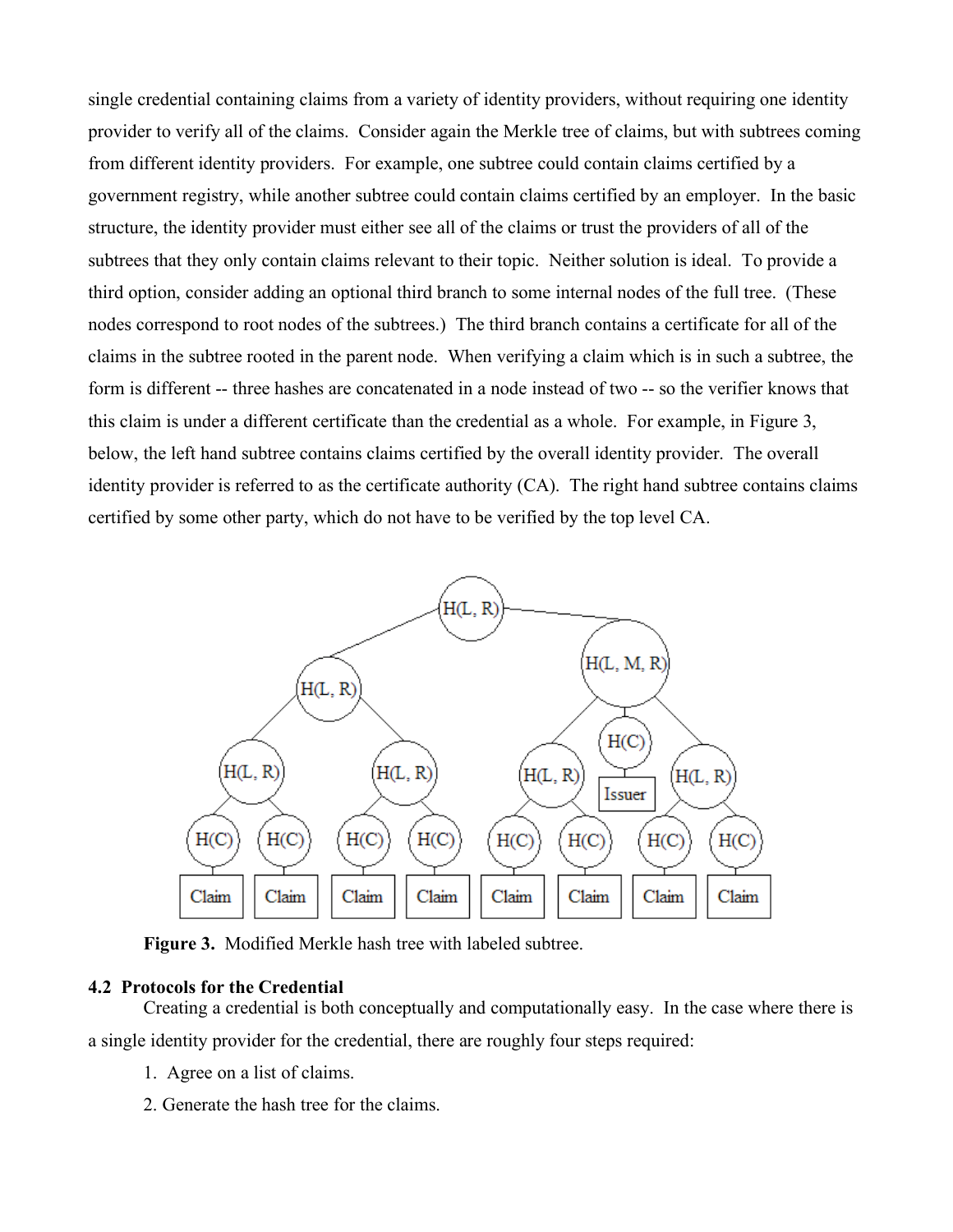- 3. Verify that the user possesses the private key.
- 4. Produce and sign the public certificate.

First, the user and identity provider agree on a list of claims. The logistics involved in an identity provider verifying the user claims may be rather complicated, but are beyond the scope of this paper. Second, either the user or the identity provider generate the hash tree for the claims. Random padding must be added to the claims before they are hashed, and such padding can conceivably be used to leak information. If there is a concern, then a cooperative protocol can be used to generate the random padding. With a single identity provider, the tree will always be balanced, bounding the number of interior nodes to the number of claims. The number of hashes needed to generate the tree is therefore bounded to twice the number of claims -- generally a negligible amount of computation time. Third, the identity provider must verify that the user holds the private key matching the public key of the credential. The user can reuse an already generated key pair or generate a new key pair for the credential. The identity provider does not need to ever know the private key. Finally, the identity provider creates and signs the public certificate for the credential.

Creating a credential with claims from multiple identity providers is very similar to creating a credential from a single identity provider. One identity provider will be the final one, referred to as the certificate authority. The user creates credentials with all of the identity providers except for the final one, by the procedure described above. Then, the user creates a credential with the CA. For this final credential, the hash trees from the other credentials are incorporated into the final hash tree. The root nodes for the incorporated subtrees will have a third branch added, containing the certificates from the original identity provider of that subtree, as shown in Figure 3, above. (The root hash values in the subtree certificates will no longer match, but that doesn't matter.) The CA verifies the values of just the top two sub-nodes of each subtree, as well as the public part of the sub-credentials and the associated public/private key pairs. The public/private key pairs may be the same as or different from each other and the top level key pair. All that matters is that the user holds the corresponding private keys at the time that the credential is assembled. The CA does not need to see the claims (other than the public key), or even any more of the subtree structure.

The protocol for using the credential follows conventional PKI certificate usage. The user connects to a service provider, either over a wide or local area network, and requests some service, sending the public part of the credential. The service provider requests the appropriate identity attributes from the user. The user provides the claims which match the requested attributes and the intermediate node values and path information necessary for the service provider to verify each of the claims. (If any of the claims are in a subtree certified by a different identity provider, the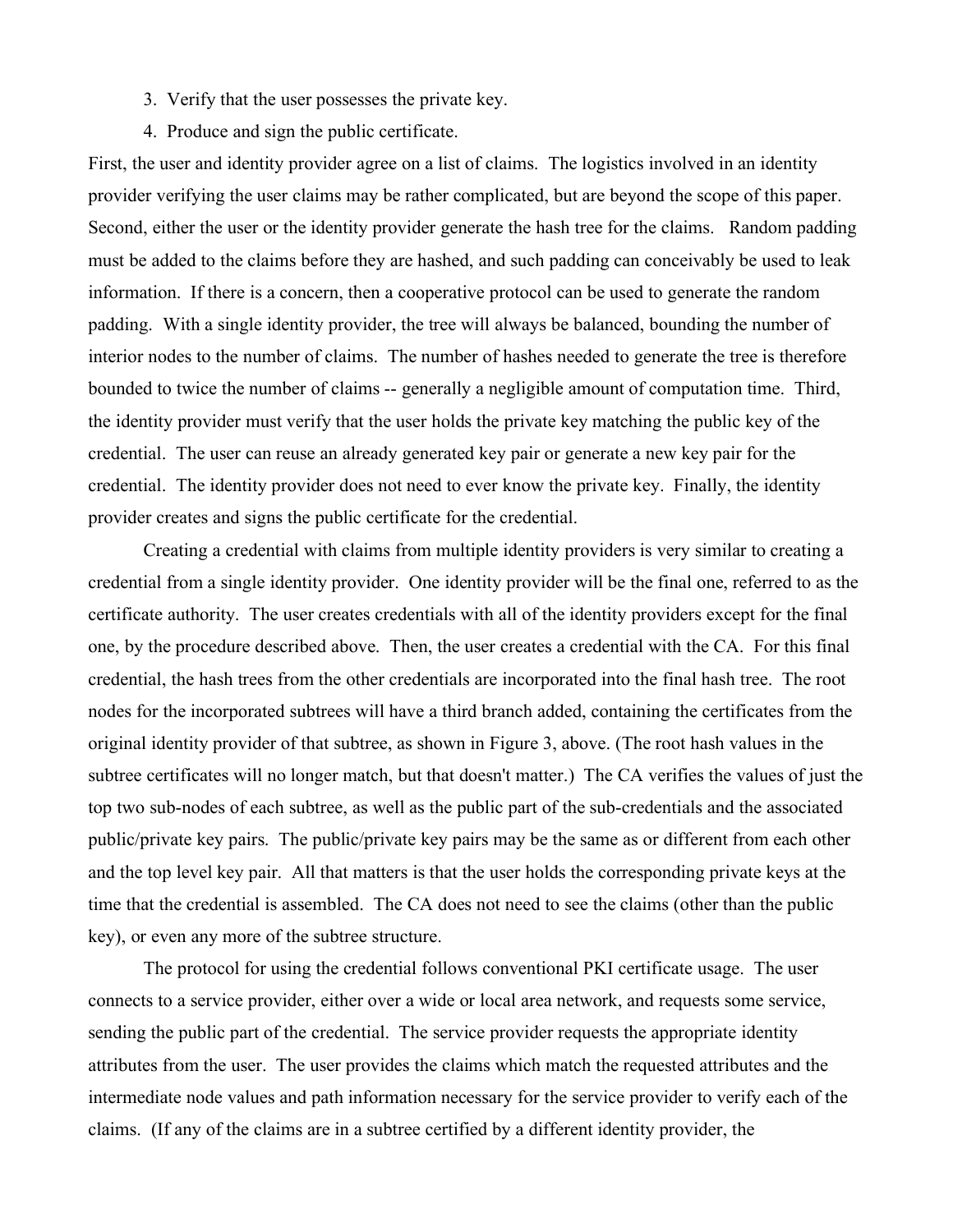accompanying certificates must be included with the set of claims.) The service provider verifies that the claims are in the hash tree specified (via the root hash) in the public part of the credential. The service provider also verifies the signature on the public part of the credential and on any subtrees from different identity providers. In order to verify that the user is the holder of the credential, the service provider also verifies that the user possesses the private key which matches the public key claimed by the credential. This can be done by standard methods, such as challenge/response or as part of a secret key agreement operation.

### **4.3 Copy Resistance**

The credential is strongly copy resistant under normal operations, due to the incorporated public/private key pair. Whenever the credential is used, the private key is used to prove that the user is the authorized credential holder. Since the private key never leaves the user's machine, it can't be copied by the service provider or any third party listening to the exchange. (The private key can of course be copied if the user's machine is compromised, but that is beyond the scope of this paper.)

This copy resistance property extends to preventing standard man-in-the-middle attacks. For example, consider how a phishing site handles conventional one-time passwords or other two-factor authentication methods. A user goes to login to what they believe is the legitimate site of their bank, broker, or other service provider, but which is really a phishing site. The user enters their user-name and password and then, either in the same step or in a second step, enters a one-time password from a sheet of paper or electronic device. The phishing site simply passes all the information from the user on to the site being spoofed, and returns the responses from the legitimate site to the user. After the user has successfully logged into the legitimate site, through the phishing site, then the phishing site is logged in as the user and can perform whatever actions it wants.

The standard protection against this type of man-in-the-middle attack is the use of server-side certificates with SSL/TLS. When the user initiates a secure connection to a service provider, the service provider replies with a PKI certificate. The user's client (web browser) usually handles checking the validity of the certificate automatically, interrupting the user only when a problem is detected and simply showing a non-intrusive indicator when the secure connection is setup without problems. Phishing sites have used a variety of techniques to get around server-side certificates, including simply not using SSL/TLS, making the browser look like it is using SSL/TLS when it is not, and obtaining valid certificates for different domains, which can be mistaken for the legitimate domain by an unwary user. All of these tricks are possible because of the disconnect between the authentication system (SSL/TLS), and the thing being authenticated (the service provider). The certificates authenticate the domains used, instead of the actual service providers.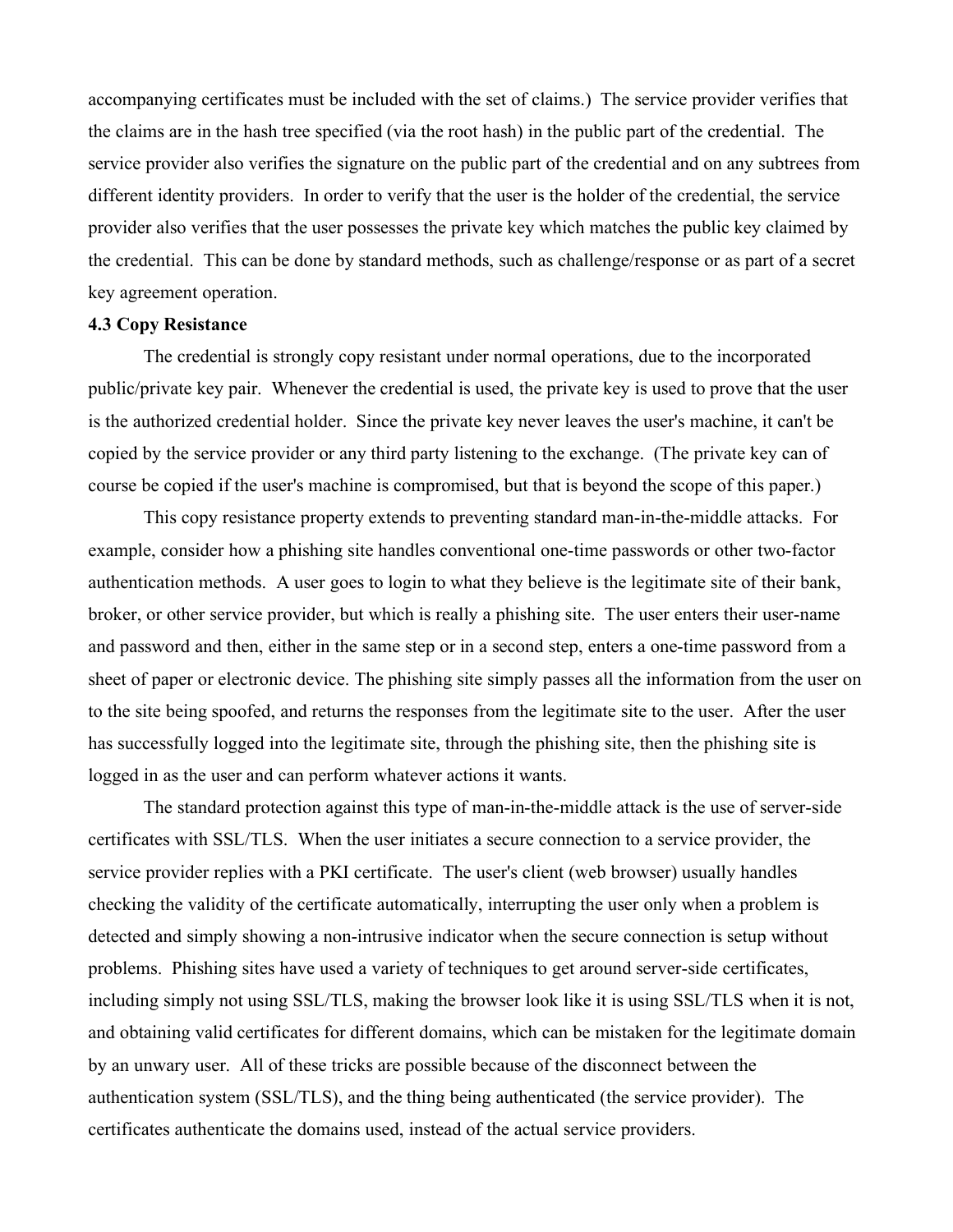In contrast to the server-side certificates, our credentialing scheme intimately ties the authentication system (the private/public key pair and the certificate as a whole) to what is being authenticated (the credential as a whole). Consider again the phishing site, but with the credential in place of the user-name, password, and one-time password. When the user connects to the phishing site, the phishing site can relay requests to the legitimate service provider and replies back to the user as before. However, when the service provider sets up a secure connection, it will use the user's certificate to setup the session. The phishing site can substitute its own certificate, but then it is no longer impersonating the user. Alternatively, the phishing site can pass on the user's certificate, but then the phishing site loses control of the session. The service provider can setup an authenticated tunnel to the user, so that the phishing site can no longer modify the traffic without being detected.

#### **5. Conclusion**

Privacy is important both as a protective principle and as a security measure. Identity theft is a serious and widespread crime. The Federal Trade Commission reports that over a quarter of a million identity theft complaints were received in 2005, in addition to over 430,000 other fraud complaints. Internet-related complaints accounted for almost half of those [7]. Protecting personal information is vital to reducing identity theft. Limiting information disclosure does not require that accesses to service providers be anonymized. A user is assumed to always present the same credential to a service provider, allowing for tracking of suspicious behavior. Depending on the nature of the service provider, accumulated user information may be sent to the identity providers for auditing.

### **References**

- [1] Dick Hardt, "Identity 2.0," presentation at OSCON 2005, 2005 Aug 4, [Online document] [2006 Nov 27], Video available HTTP: http://www.identity20.com/media/OSCON2005/
- [2] "Microsoft's Vision for an Identity Metasystem," [Online document], 2005 May, [2006 Nov 22], Available HTTP: http://msdn2.microsoft.com/en-us/library/ms996422.aspx
- [3] K. Cameron, "The Laws of Identity," [Online document], 2005 May 12, [2006 Nov 22], Available HTTP: http://www.identityblog.com/?page\_id=354
- [4] R. Merkle, "A Certified Digital Signature", Advances in Cryptology--Crypto'89, 1989.
- [5] D. Bayer, S. Haber, and W.S. Stornetta, "Improving the Efficiency and Reliability of Digital Time-Stamping", Proceedings Sequences II: Methods in Communication, Security, and Computer Science, Springer-Verlag, pp. 329-334, 1993.
- [6] J Cates, "Robust and Efficient Data Management for a Distributed Hash Table", Master's Thesis,